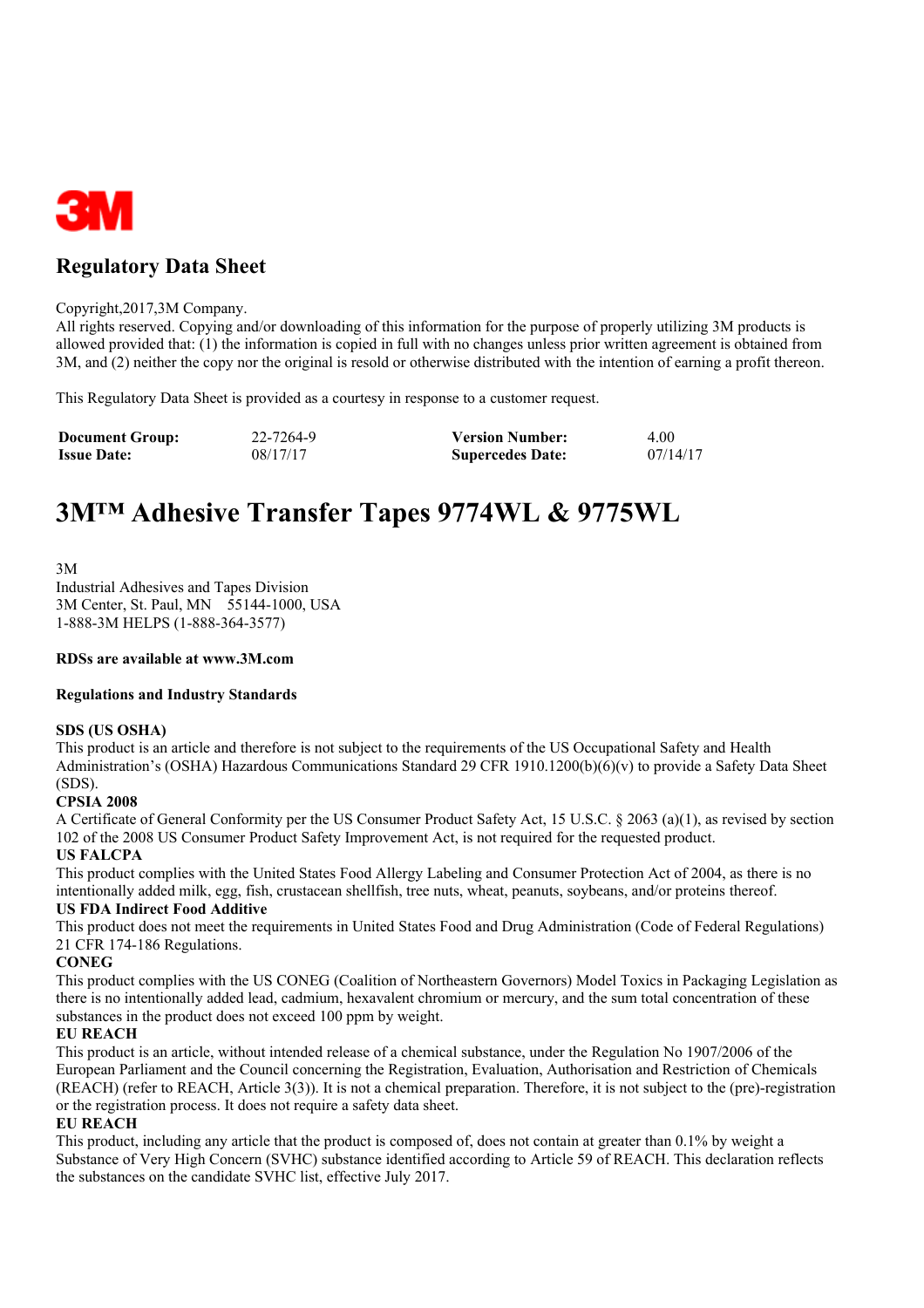#### **EU REACH**

Substances listed in Annex XIV of Regulation No 1907/2006 of the European Parliament and the Council concerning the Registration, Evaluation, Authorization and Restriction of Chemicals (REACH) are not intentionally added to this product. **EU REACH**

Substances listed in Annex XVII of Regulation No 1907/2006 of the European Parliament and the Council concerning the Registration, Evaluation, Authorization and Restriction of Chemicals (REACH) are not intentionally added to this product. **EU Azo Colourant Directive**

This product does not contain azo dyes which, by reductive cleavage of one or more azo groups, may release one or more of the aromatic amines listed in the Appendix I, in detectable concentrations above 30 ppm in the finished article or in the dyes parts thereof, according to the testing method established in accordance with Article 2a of this European Commission Directive 2002/61/EC (2004/21/EC).

#### **EU Food Allergens**

This product complies with Regulation (EU) 1169/2011 on the provision of food information to consumers, as there is no intentionally added component identified in Annex II of this regulation. Specifically, none of the following are intentionally added: cereals containing gluten, crustaceans, eggs, fish, peanuts, soybeans, milk, nuts, celery, mustard, sesame seeds, sulphur dioxide and sulphites at concentrations of more than 10 mg/kg or 10 mg/L expressed as sulphur dioxide, lupin, mollusks, and/or derivatives thereof.

#### **EU RoHS**

This product does not exceed the maximum concentration values (MCVs) set under EU Directive 2011/65/EU (RoHS recast/RoHS 2), as stated in Annex II to that directive. This means that each of the homogenous materials within this product does not exceed the following MCVs: (a) 0.1% (by weight) for lead, mercury, hexavalent chromium, polybrominated biphenyls or polybrominated diphenyl ethers; and (b) 0.01% (by weight) for cadmium.

#### **EU RoHS Phthalates**

This product does not exceed the maximum concentration values (MCVs) for phthalates set under EU Directive 2011/65/EU (RoHS recast/RoHS 2), as amended by EU 2015/863, which applies to finished EEE after July 22, 2019 for Category 1-7, 10- 11 products and after July 22, 2021 for Category 8 and 9 products. This means that each of the homogeneous materials within this product does not exceed the MCV of 0.1% (by weight) for each of the following phthalates: DEHP, BBP, DBP, and DIBP.

#### **Persistent Organic Pollutants (POPs)**

This product does not intentionally contain a substance(s) present on the Stockholm Convention on Persistent Organic Pollutants (POPs), Annex A, B, or C ratified 8 May 2009. *Japan Chemical Substances Control Law (CSCL) Class I and Class II Specified Chemical Substances are not intentionally added. Canadian SOR/2012-285 Toxic Substances Schedule 1 and 2 are not intentionally added.*

#### **Halal**

This product has not been certified Halal.

#### **Kosher**

This product has not been certified Kosher.

#### **Lacey Act**

As a company committed to compliance and sustainability, a standard part of 3M's supplier practices and arrangements is to require its suppliers to comply with all applicable laws affecting the manufacture of products for 3M. This includes the U.S. Animal and Plant Health Inspection Service (APHIS) Lacey Act amendments of May 22, 2008. We are monitoring APHIS's efforts in establishing phase-in timelines for import declarations on particular products, and are gathering information from our supply chains to support the necessary import declarations.

#### **China RoHS**

This product or part does not exceed the maximum concentration values (MCVs) in China RoHS GB/T 26572-2011 Requirements of Concentration limits for certain restricted substances in electrical and electronic products, which means that each of the homogeneous materials within this product is below the following MCVs: (a) 0.1% (by weight) for lead and its compounds, mercury and its compounds, hexavalent chromium and its compounds, polybrominated biphenyls or polybrominated diphenyl ethers; and (b) 0.01% (by weight) for cadmium and its compounds.

#### **Conflict Minerals**

Conflict Minerals, which the U.S. Securities and Exchange Commission ("SEC") has defined as gold, columbite-tantalite (coltan), cassiterite, wolframite, or their derivatives (tin, tantalum, or tungsten), are not contained in or are not "necessary to the functionality or necessary to the production" of the above-listed product, as the term "necessary to the functionality or the production" is defined under the SEC's Conflict Minerals Rule. 77 Fed. Reg. 56274 (Sept. 12, 2012).

#### **Fluorinated Greenhouse Gas**

A Fluorinated Greenhouse Gas (or F-Gas) listed under Annex I and II of Regulation (EU) No 517/2014 of the European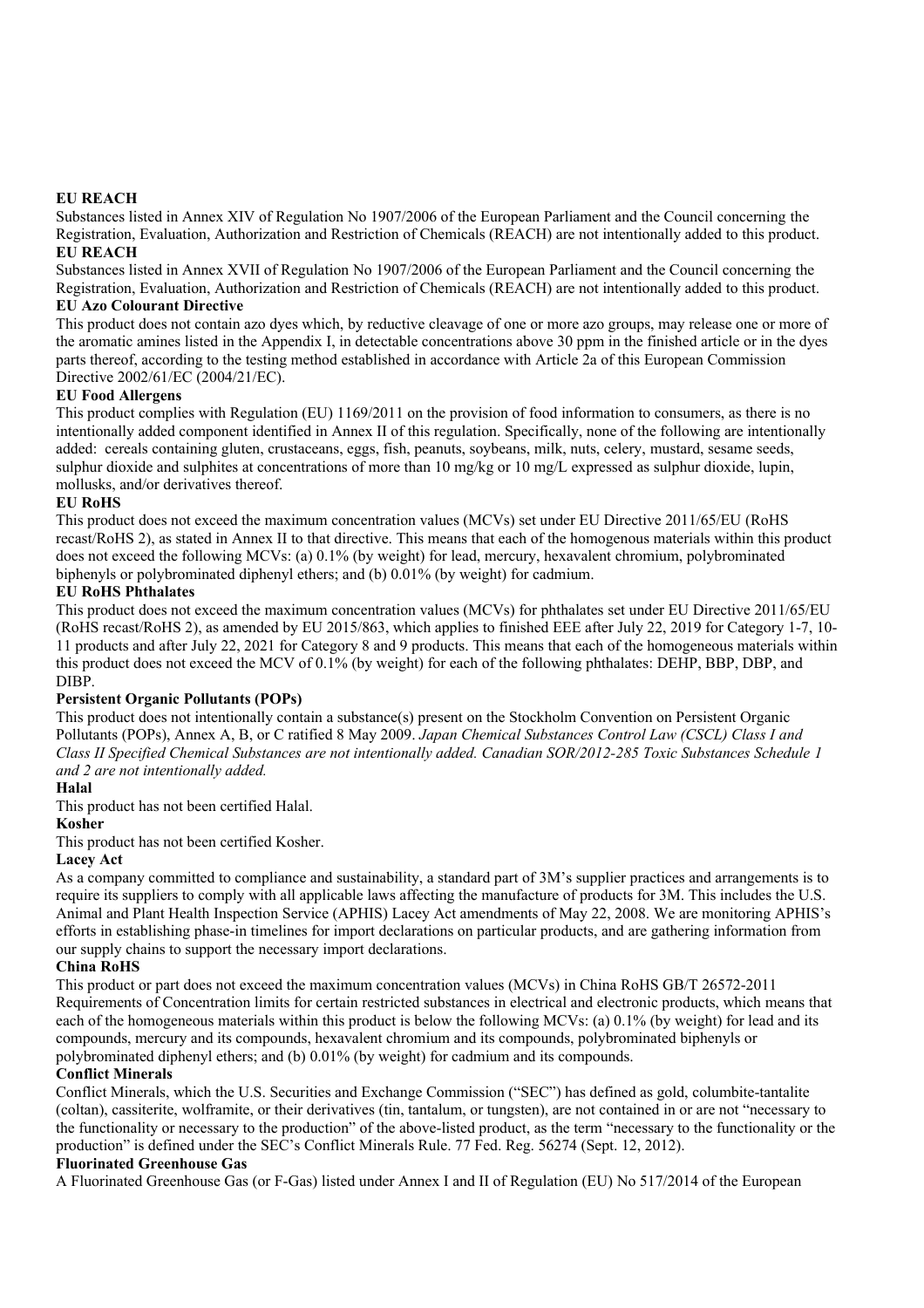Parliament and of the Council of 16 April 2014 is not intentionally added to the product, nor is it intentionally used in the manufacture of this 3M product.

#### **IEC62474**

IEC62474 June 2016 Update substances are not intentionally added to this product.

#### **IPC1752A**

Substances listed in IPC1752A January 2016 Update to Appendices B, C, D, E, and F are not intentionally added to this product.

### **Sustainability Advantage: Recycled content**

This product does not contain recycled content.

#### **Sustainability Advantage: Legal Harvesting**

Products and product packaging supplied to 3M Company must comply with laws related to product content, including laws that prohibit use of illegally harvested timber or plant materials. Laws regarding timber and timber products, such as the United States Lacey Act, the European Union Timber Regulation, and the Australia Illegal Logging Prohibition Act, restrict the sales and imports of illegally harvested timber or products derived from such timber (including paper or paper pulp). For more information, refer to

http://solutions.3m.com/wps/portal/3M/en\_US/SD/Supplier/Requirements/SREE/LegalHarvestingLaws/

**Sustainability Advantage: Solventless or water-based manufacturing process**

#### This product is made using a solventless or water-based manufacturing process.

#### **Sustainability and 3M**

Go to www.3M.com/sustainability to learn about 3M's programs. 3M is a signatory of the United Nations Global Compact (UNGC).

### **Sustainability and 3M's Code of Conduct**

Go to www.3M.com/businessconduct

#### **Sustainability and 3M Industrial Adhesives & Tapes Division**

3M Industrial Adhesives and Tapes Division manufactures pressure sensitive tapes and liquid adhesive products in multiple facilities worldwide. Go to www.3M.com/IATD to learn about 3M IATD's programs.

#### **Sustainability and Manufacturing Environmental Standards**

All of 3M's manufacturing operations worldwide are required to have an Environmental Management System (EMS) in place. Most of these facilities are ISO 14001 registered through a third party. As of May 1, 2013, 3M held 147 ISO certifications worldwide including 14 country-wide or multi-site certificates, 3 RC 14001 certificates (Responsible Care®) and 1 RCMS certificate (Responsible Care® Management System).

#### **Quality and ISO Certification**

3M Industrial Adhesives and Tapes Division is ISO 9001:2008 registered. Its manufacturing facilities are ISO 9001 registered and where appropriate, ISO/TS 16949 registered.

#### **Sustainability and Quality at 3M Product Manufacturing (ATT)**

US production of 3M™ Adhesive Transfer Tapes include Knoxville, IA and Hutchinson, MN. Go to http://www.3m.com/3M/en\_US/country-us/about-3m/ to learn more about sustainability programs at these plants. Responsible Tape Manufacturer, PSTC.

#### **California Proposition 65**

To the best of the manufacturer's knowledge, this product is in compliance with Proposition 65, and reasonably anticipated use of this product will not result in exposure to any Proposition 65 chemicals that would require a Proposition 65 warning.

#### **GADSL**

This product does not intentionally contain a Restricted or Prohibited substance(s) at or above the reportable threshold levels in the Global Automotive Declarable Substance List (GADSL). This declaration reflects the substances on the list as of the date of this certificate. 9775WL: 3M(tm) Adhesive Transfer Tape is available in the public domain of IMDS as a Material *Module entry with ID 139699836.*

#### **Chemicals and/or Compounds of Interest**

**Acrylamide** : This chemical or chemical compound is not intentionally added. **Alkylphenol (AP)** : This chemical or chemical compound is not intentionally added. **Alkylphenolethoxylates (APE)** : This chemical or chemical compound is not intentionally added. **Antimony and (Sb) Compounds** : This chemical or chemical compound is not intentionally added. **Aromatic Amines** : This chemical or chemical compound is not intentionally added.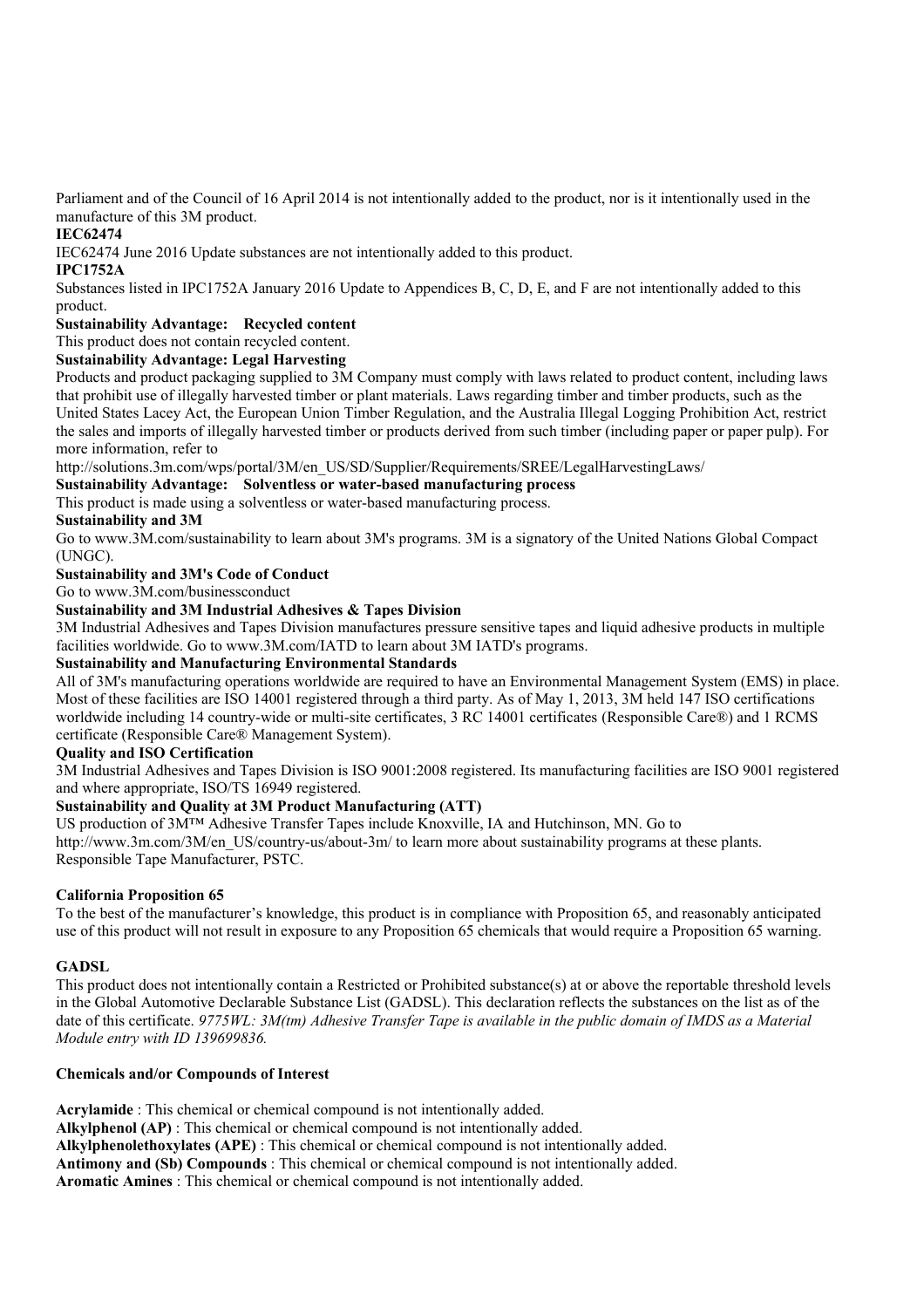**Arsenic and (As) Compounds** : This chemical or chemical compound is not intentionally added. **Asbestos** : This chemical or chemical compound is not intentionally added. **Azo Colorants** : This chemical or chemical compound is not intentionally added. **Benzenamine, N-Phenyl-, Reaction Products with Styrene and 2,4,4-Trimethylpentene (BNST)** : This chemical or chemical compound is not intentionally added. **Beryllium and (Be) Compounds** : This chemical or chemical compound is not intentionally added. **Bismuth and (Bi) Compounds** : This chemical or chemical compound is not intentionally added. **Bisphenol A (BPA)** : This chemical or chemical compound is not intentionally added. **Butylated Hydroxytoluene (BHT)** : This chemical or chemical compound is not intentionally added. **Butyl Benzyl Phthalate (BBP)** : This chemical or chemical compound is not intentionally added. **Cadmium and (Cd) Compounds** : This chemical or chemical compound is not intentionally added. **Chlorinated Paraffins, Short Chain** : This chemical or chemical compound is not intentionally added. **Chromium and (Cr) Compounds** : This chemical or chemical compound is not intentionally added. **Colophony (Rosin)** : This chemical or chemical compound is not intentionally added. **Crystalline Silica** : This chemical or chemical compound is not intentionally added. **Decabromodiphenyl Ether (Deca-BDE)** : This chemical or chemical compound is not intentionally added. **Dibutyl Phthalate (DBP)** : This chemical or chemical compound is not intentionally added. **Di(2-Ethylhexyl) Phthalate (DEHP)** : This chemical or chemical compound is not intentionally added. **Diisodecyl Phthalate (DIDP)** : This chemical or chemical compound is not intentionally added. **Diisononyl Phthalate (DINP)** : This chemical or chemical compound is not intentionally added. **Dimethyl Fumarate (DMF)** : This chemical or chemical compound is not intentionally added. **Dimethylacetamide** : This chemical or chemical compound is not intentionally added. **Di-n-Octyl Phthalate (DNOP)** : This chemical or chemical compound is not intentionally added. **Dioxins and Furans** : This chemical or chemical compound is not intentionally added. **Dyes** : This chemical or chemical compound is not intentionally added. **Epoxy Compounds** : This chemical or chemical compound is not intentionally added. **Flame Retardants (not PBB or PBDE)** : This chemical or chemical compound is not intentionally added. **Flavorings** : This chemical or chemical compound is not intentionally added. **Formaldehyde** : This chemical or chemical compound is not intentionally added. **Genetically Modified Organisims (GMOs)** : This chemical or chemical compound is not intentionally added. **Gluten** : This chemical or chemical compound is not intentionally added. **Halogenated Compounds** : This product can be considered "low halogen". Low halogen is defined by the Electrotechnical Commission (IEC) 61249-2-21 standard as having less than 900 ppm bromine, less than 900 ppm chlorine, and/or less than 1500 ppm total bromine and chlorine. **Hexavalent Chromium and (Cr+6) Compounds** : This chemical or chemical compound is not intentionally added. **Lead and (Pb) Compounds** : This chemical or chemical compound is not intentionally added. **Materials of Human or Animal Origin** : This chemical or chemical compound is not intentionally added. **Melamine** : This chemical or chemical compound is not intentionally added. **Mercury and (Hg) Compounds** : This chemical or chemical compound is not intentionally added. **4,4'-Methylenebis(2,6-Diethylaniline)** : This chemical or chemical compound is not intentionally added. **Musk Xylene** : This chemical or chemical compound is not intentionally added. **Natural Rubber Latex** : This chemical or chemical compound is not intentionally added. **Nickel and (Ni) Compounds** : This chemical or chemical compound is not intentionally added. **Nonylphenol (NP)** : This chemical or chemical compound is not intentionally added. **Nonylphenol Ethoxylates (NPE)** : This chemical or chemical compound is not intentionally added. **Nuts** : This chemical or chemical compound is not intentionally added. **Organochlorine Pesticides** : This chemical or chemical compound is not intentionally added. **Organophosphate Pesticides** : This chemical or chemical compound is not intentionally added. **Organotin Compounds** : This chemical or chemical compound is not intentionally added. **Ozone Depleting Chemicals (ODCs)** : This chemical or chemical compound is not intentionally added. **Perfluorooctane Sulfonate (PFOS)** : This chemical or chemical compound is not intentionally added. **Perfluorooctanoic Acid (PFOA)** : This chemical or chemical compound is not intentionally added. **Phthalates** : This chemical or chemical compound is not intentionally added. **Polycyclic Aromatic Hydrocarbons (PAHs)** : This chemical or chemical compound is not intentionally added. **Polybrominated Biphenyls (PBB)** : This chemical or chemical compound is not intentionally added. **Polybrominated Diphenylethers (PBDE)** : This chemical or chemical compound is not intentionally added.